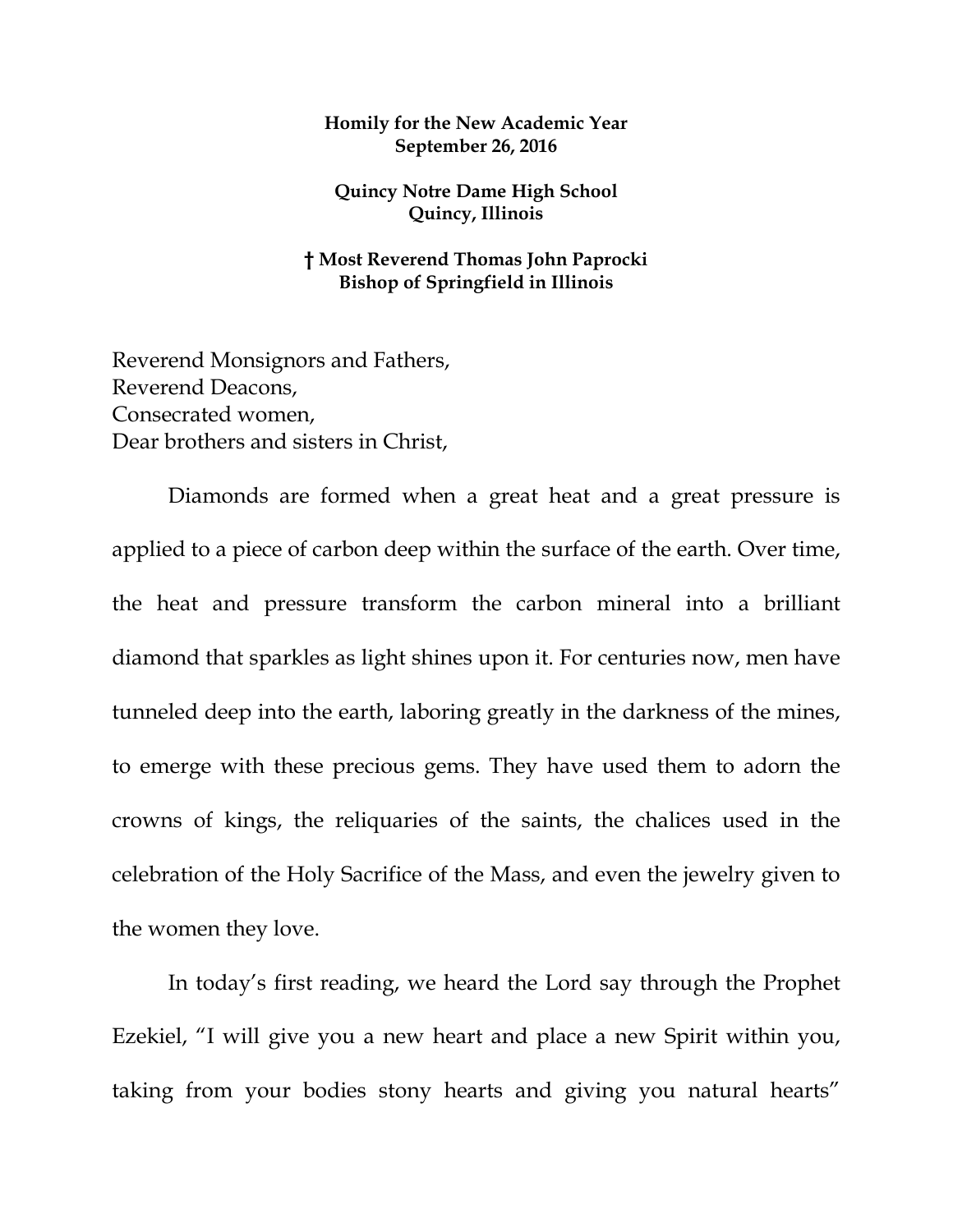(Ezekiel 36:26). Whenever we hold grudges in our hearts or think badly of others, whenever our hearts are not full of love, it is as though they were pieces of carbon waiting for the heat and strength of the Lord's love to transform them like diamonds. Sometimes we resist the Lord's desire to cleanse us from all of our impurities; it is in these times that we should call upon the grace of the Holy Spirit "who searches hearts" and can help us yield to the power of God's love and become like diamonds shining with the light of love (cf. Ezekiel 36:25; Romans 8:27).

Jesus sent seventy-two of his disciples "to every town and place he intended to visit" to announce the kingdom of God (Luke 10:1). These disciples were to prepare the hearts of the people to repent of their sins and receive the salvation offered us in Christ. The disciples were to help the people allow the Lord to change their hearts hardened by sin into hearts softened by love; they were to make the hearts of the proud and foolish into the hearts of the childlike.

When these disciples returned today, "Jesus rejoiced in the Holy Spirit" (Luke 10:21). He rejoiced because the Father hid the mysteries of redemption "from the wise and the learned" but "revealed them to the childlike" (Luke 10:21). Jesus speaks in this way because "for the child it is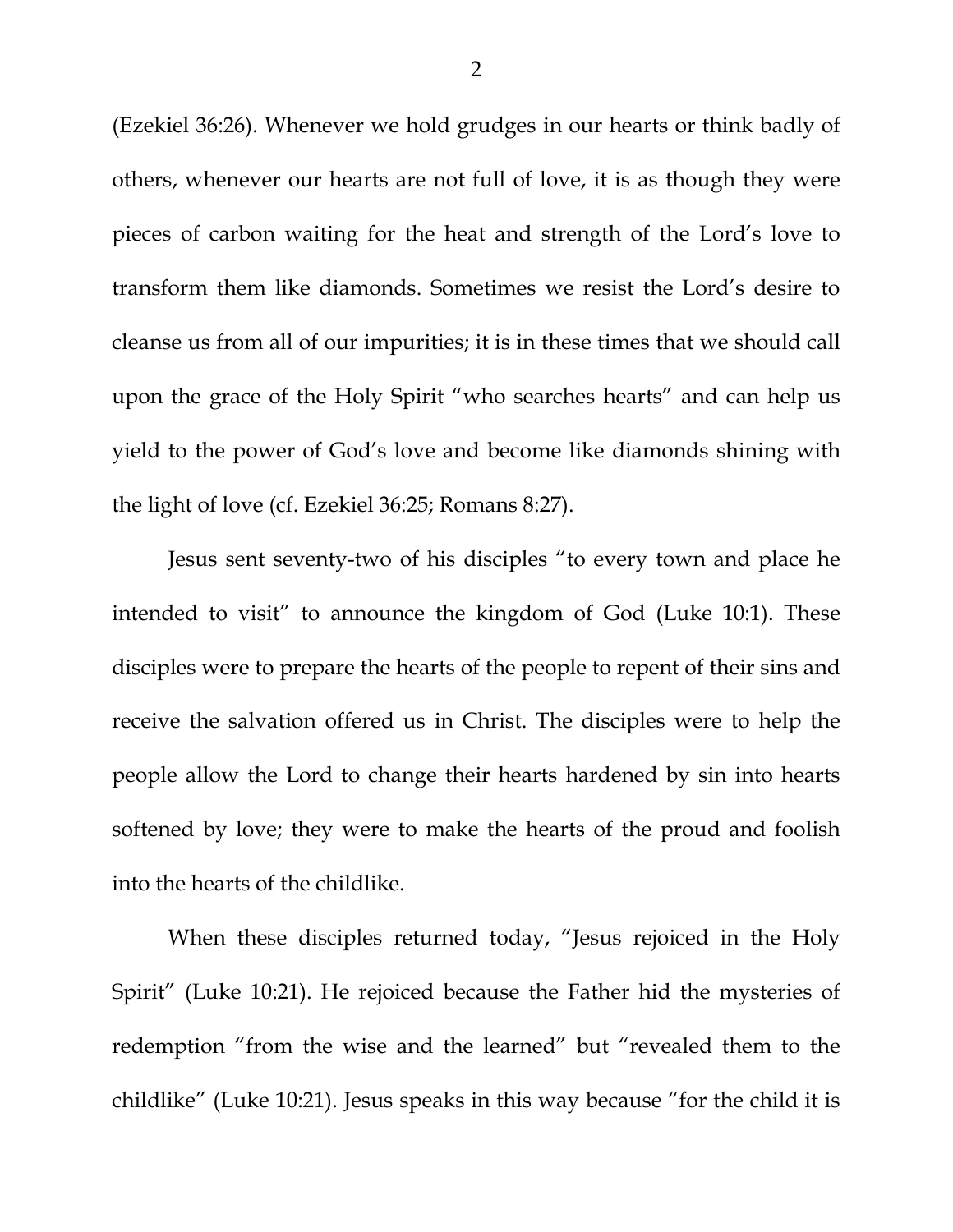natural to receive good gifts, and so docility, obedience, trust and sweet surrender are not for him virtues to be expressly achieved but the most . . . natural things in the world."[1](#page-4-0) The Father has revealed the mystery of our redemption to the childlike because they receive good gifts naturally, without questioning the motive of the giver. Those who are childlike trust in the one who loves them; they receive this love and love in return. The wise and the learned, on the other hand, do not trust in the unconditional love of others and so would question the message of salvation in Christ, looking for a condition attached to it.

If this is true, if the wise and the learned do not trust in God's love, why have we gathered today to ask God's blessings on this new academic year? When Jesus rejoiced in the Holy Spirit after His disciples returned, He rejoiced because the Father is "not only creator through power, but also governor through providence."[2](#page-4-1) We have Catholic schools so we can understand his governance of creation, so we can understand how the world works and why.

More importantly, we also have Catholic schools so we can understand something of the power of God's love that leads to His act of creation. It is only by understanding the creative purpose of His love that

3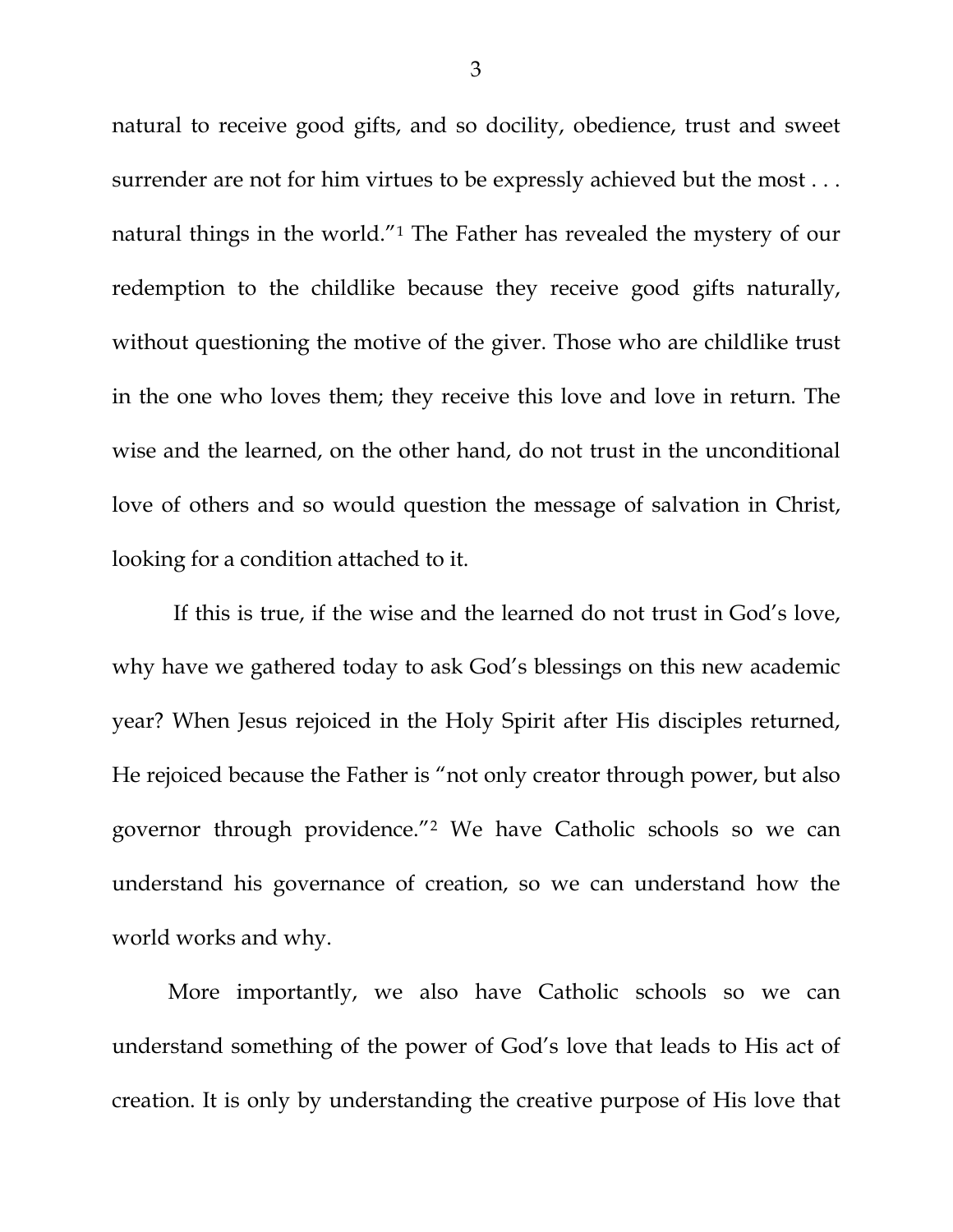we can understand our place within creation. For this reason, none of our studies —whether math or science or art or social studies or language or physical education — can ever really be disconnected from the study of our Catholic faith. As you learn more about the way God governs the universe through your studies, you will be able to trust in Him fully and receive His love just as small children receive the love of their parents.

No matter what we study, we should never forget that "to be a child means to owe one's existence to another, and even in our adult life we never quite reach the point where we no longer have to give thanks for being the person we are." This is why "we never quite outgrow our condition of children, nor do we therefore ever outgrow the obligation to give thanks for ourselves or to continue to ask for our being."[3](#page-4-2) We have come together for the celebration of the Eucharist this morning to thank God for all that we have, for the desire and ability to learn, and to ask the assistance of the Holy Spirit as we seek to learn about the world and about our faith.

I hope and pray that as you study your different subjects this year that you will continually discover in them something new about the mind and love of God. I also pray that as you understand his love more deeply,

4